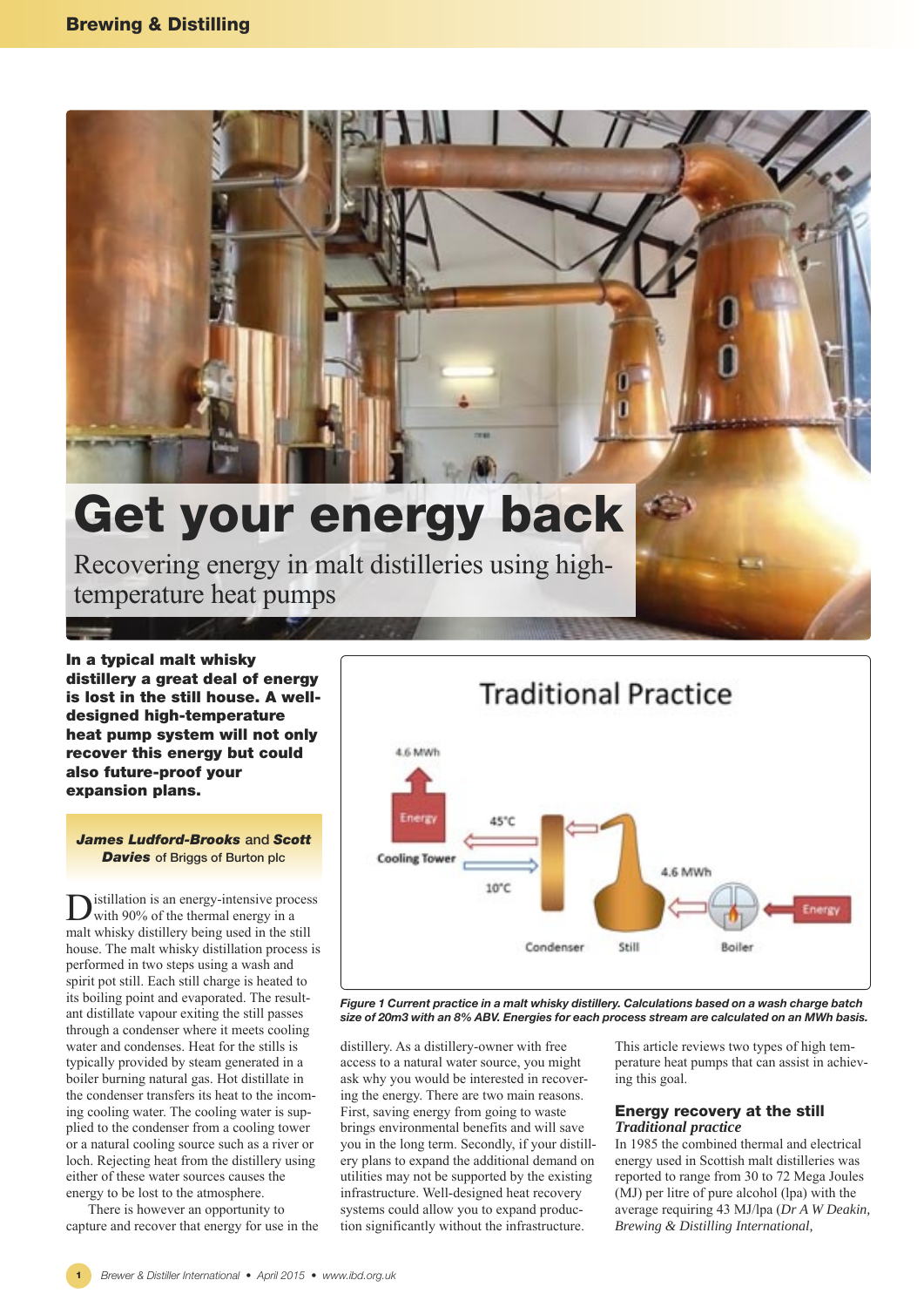

*Figure 2 shows a 3D model of an existing still house with revised wash condensers and flash vessels.*

*"Reducing energy usage in whisky distilleries").* A traditional Scotch Malt Whisky should achieve a thermal energy use of approximately 26 MJ/lpa. Based on an energy balance that excludes heat losses and a process that uses pot ale and spent lees for wash, and low wines and feints charging, Figure 1 shows energy being wasted to the atmosphere via the cooling tower that could potentially be recovered.

#### *Current practice*

In addition to the heat recovery from the pot ale and spent lees, many distilleries now recover hot water from their condensers. This allows them to increase the wash, low wines and feints preheating temperatures and also to preheat water used for processes such as mashing and CIP. This approach can reduce the thermal energy use of the distillery to approximately 24 MJ/lpa. Whilst this is beneficial, the total amount of hot water that is produced from a still cannot be fully re-used, resulting in a large surplus. The surplus of hot water may be beneficial in a co-located maltings, pot ale evaporator, or aquaculture. Co-location presents a large opportunity and the implementation cost is usually attractive, increasing the efficiency of the process significantly. However, it should be noted that the actual MJ/lpa and total energy use of the process for spirit production is unchanged. Further reduction below 24 MJ / lpa requires the implementation of technologies to directly capture and re-use the energy in the still. To enable this, the still heating needs to be extensively modified.

## *Still heating*

Conventionally, wash stills are heated with internal coils or pans to drive off the low wines. However, having an internal heating element within the still reduces the working volume and has a comparable lower heat transfer area when compared to an external

heating system. To achieve the desired evaporation rate, steam at 2.0 bar(g) (135 $\degree$ C) or above is usually required to drive the still.

In vapour recompression systems the heat transfer is achieved using an external heatexchanger, which allows the heat transfer area to be significantly increased. A major benefit to this is that steam pressures as low as  $0.3$  bar(g) (107 $\degree$ C) can be used, which maximises the efficiency of the heat recovery technology employed. Additional benefits include reduced fouling due to the lower temperature differential between the wash charge and steam. The wash is usually pumped at a high flow rate with recirculation rates exceeding 15× still contents per hour. The additional electrical load required for this pumping is not insignificant.

It is possible to offset this additional



*Figure 3 TVR wash condensers and flash vessels.*

load by allowing the wash to thermoshyphon whereby the change in density of the wash from liquid to vapour in the heat-exchanger provides sufficient driving force to adequately recirculate the contents of the still. The main challenges to running the still using an externally heated recirculation system are the handling of wash at high recirculation rates without causing pump cavitation, whilst minimising foaming and ensuring an effective CIP of the high surface area heatexchangers used. It should be noted that each of these aspects can be solved with good process engineering design.

# *High-temperature heat pumps (HTHP)*

High-temperature heat pumps recover energy, usually in the form of steam from hot water returning from the still house condensers. In the process of recovering steam from the condenser loop the hot water is effectively cooled allowing it to be re-used without being passed to a cooling tower. There are two primary methods of applying



*Figure 4 Example of a TVR system using recovered energy from the still condenser and boiler steam to heat the still.*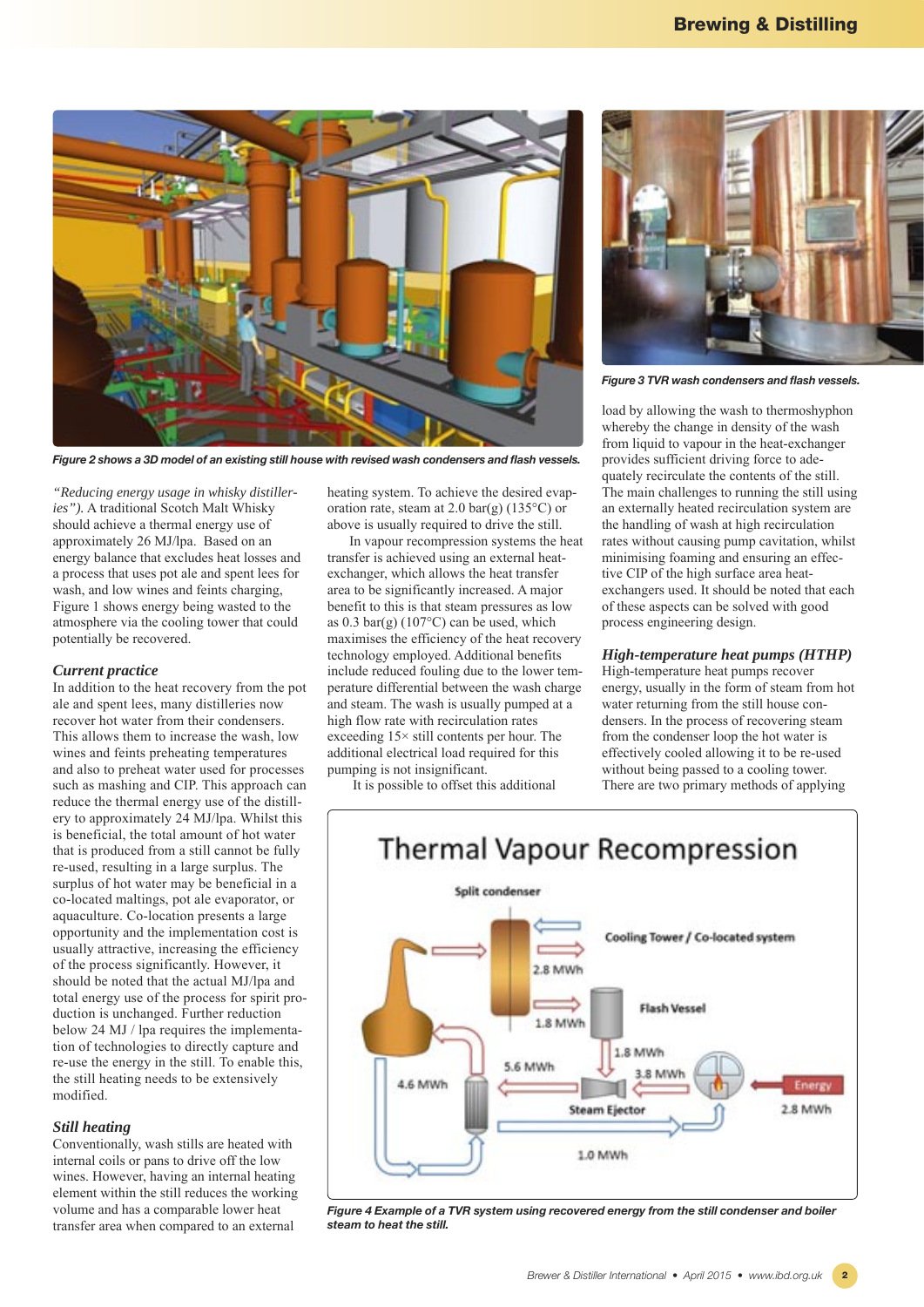

*Figure 5 shows a 3D model of a TVR system implemented in an existing still house. 3D modelling allows optimal placement of pipework and equipment to allow existing still houses to be upgraded even where space is tight.* 



*Figure 6 Example of a MVR system using recovered energy from the still condenser and electricity to heat the still.* 

## **Table 1 Energy Price and Carbon Dioxide (CO2) released per unit energy (kWh) for a range of fuel types used in a distillery**

| <b>Fuel Type</b>           | p/kWha | kgCO2/kWhb |
|----------------------------|--------|------------|
| <b>Electricity (Green)</b> | 11.0   | $\bf{0}$   |
| <b>Electricity (Grid)</b>  | 9.3    | 0.43       |
| <b>Heavy Fuel Oil</b>      | 4.9    | 0.26       |
| <b>Natural Gas</b>         | 3.0    | 0.18       |
| Coal                       | 1.2    | 0.30       |

## **Source:**

**aPrices of fuels purchased by manufacturing industry, Department of Energy & Climate Change, updated 18 December 2014. Data average from 2014 Q3. (https://www.gov.uk/government/statistical-data-sets/prices-of-fuels-purchased-by-manufacturing-industry) bCarbon Trust Conversion Fact Sheet**

heat pumps to the stills as it stands today. These are thermal and mechanical vapour recompression.

#### *Thermal vapour recompression (TVR)*

Heat from the still vapour is recovered by a vertically split condenser. Stage one of the condenser operates as a conventional multipass hot water condenser with water typically entering at 50 and leaving at 80. recovered hot water can be used for heating other processes within the distillery as discussed previously. Stage 2 operates as a falling film evaporator where boiler condensate from the hotwell is allowed to fall on to the tube side of the condenser. As the condensate falls down the tubes it picks up heat from the incoming low wine vapour and is vaporised forming steam. The steam is separated in a flash vessel and entrained via a low-pressure nozzle fed with boiler pressure motive steam (typically  $8.0 \text{ bar(g)}$ ). TVR is most effective on wash stills but can be applied to the spirit stills with an expected energy reduction to 18 MJ/lpa (Table 2). The entrained steam typically makes up 40% of the total steam used for the still heating, creating a 40% reduction in the steam used for distillation. Briggs has recently achieved a greater than 50% reduction in steam usage in the implementation of a TVR system.

TVR is typically applied to individual stills and provides direct reduction of boiler steam and fuel input. The paybacks are predictable with an expected implementation cost to upgrade a conventional still with TVR is approximately £160k (including all equipment and engineering as shown in Figure 4, excluding the still and boiler). The nozzle itself is relatively cheap and reliable providing the recovery system is well installed. Additional noise in the still house is minimal. TVR systems have many reference sites in the industry and while the industry standard is a 40% steam saving at distillation, it is possible to extend these efficiencies significantly as the technology develops further.

#### *Mechanical vapour recompression (MVR)*

Heat from the still vapour is recovered by either a multi-pass hot water condenser or a falling film condenser (as used in TVR). Water enters the condenser at 80 and exits at 90. One benefit from the MVR system and the falling film condenser is that it is capable of recovering 100 % of the still vapour condensation energy.

The vapour is recovered from a flash vessel and recompressed using a screw or roots type compressor/blower. Including the energy required for still preheating, 90% of the energy used at the still can be recovered and re-used. The energy input to the compressor is typically electrical ranging between 120-150kW/tonne of steam recompressed, depending on the technology used and its efficiency.

MVR can be applied to both wash and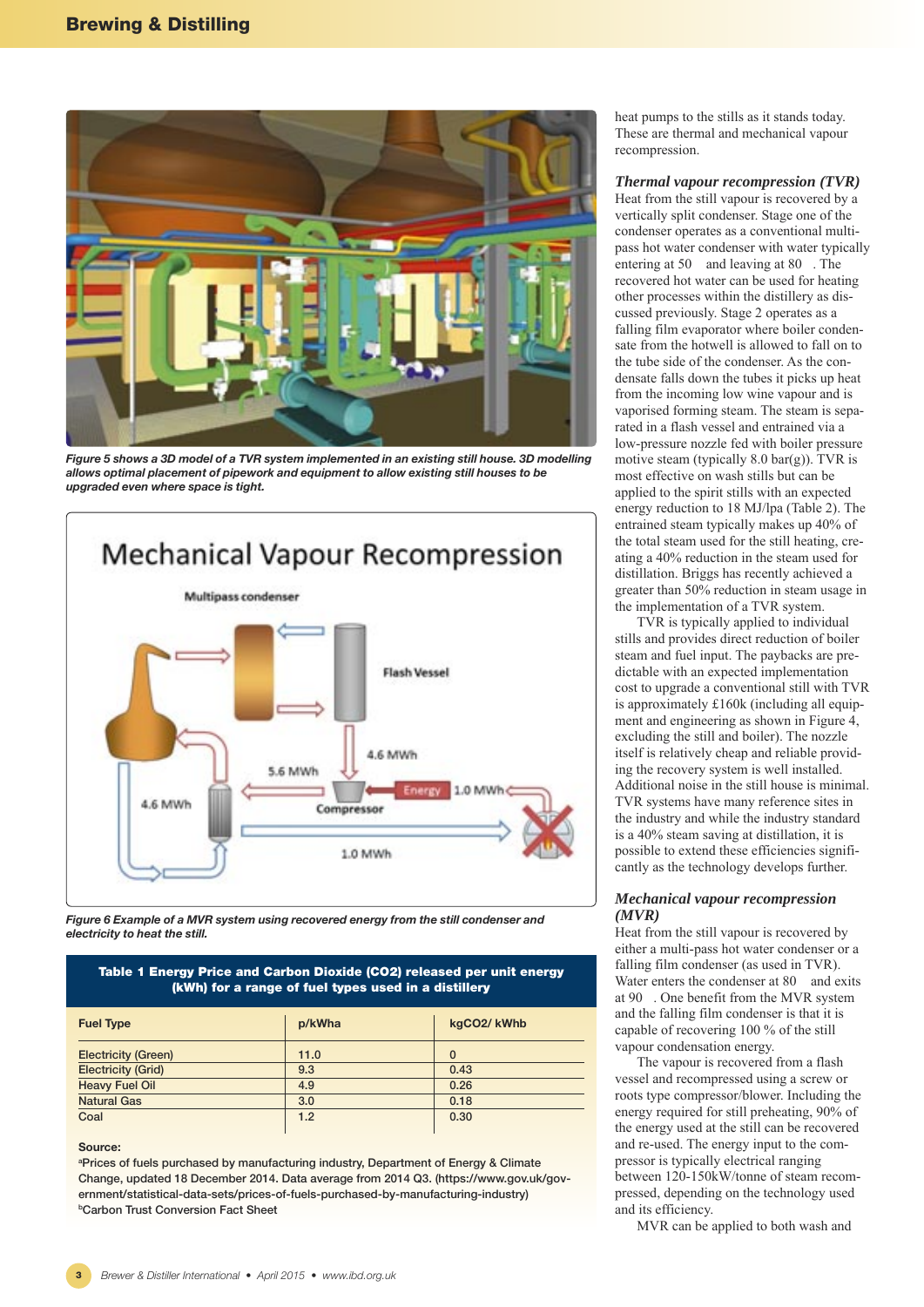spirit stills. The actual setup is dependent on the scale of the distillery. As an example, a still house with three pairs of stills would be set up with a single compressor per still. This allows the compressor to minimise its electrical usage and in matching the required compression as the charge progresses. In larger distillation systems, for example greater than

four pairs of stills, a larger centralised compressor can be used to reduce the number of compressors required. However, the compression ratio is much higher to accommo-

| Table 2 Potential energy recovery options using MVR and TVR technologies |  |
|--------------------------------------------------------------------------|--|
|                                                                          |  |

| <b>Note</b>                                 | <b>Description</b>                                                                                                                                             | MJ/lpa | kWh / lpa | <b>Energy saving compared</b><br>to benchmark $(\%)$ |
|---------------------------------------------|----------------------------------------------------------------------------------------------------------------------------------------------------------------|--------|-----------|------------------------------------------------------|
| <b>Traditional Practice</b>                 | Heat recovery from pot ale and spent lees used in pre-heating<br>the wash charge.<br>Benchmark case.                                                           | 26     | 7.2       |                                                      |
| <b>Current Practice</b>                     | Heat recovery from pot ale and spent lees for wash preheating<br>with additional hot water used for preheating for processes such<br>as mashing and CIP waters | 24     | 6.7       | 5                                                    |
| <b>TVR - Wash Stills</b>                    | Wash Stills only                                                                                                                                               | 20     | 5.5       | 21                                                   |
| TVR - Wash Stills +<br><b>Spirit Stills</b> | Current Practice Hot Water Recovery system + TVR on Wash<br>and Spirit Stills                                                                                  | 18     | 5.0       | 30                                                   |
| <b>MVR</b> – Wash Stills                    | Current Practice Hot Water Recovery system + MVR on the<br>Wash Stills only                                                                                    | 17     | 4.7       | 35                                                   |
| $MVR - Wash +$<br><b>Spirit Still</b>       | Current Practice Hot Water Recovery system + MVR on the<br>Wash and Spirit Stills                                                                              | 12     | 3.3       | 52                                                   |

**TVR has a surplus of condensate from the flash vessel that can be fed into a maltings or pot ale evaporator. An MVR system typically applied to a still house on wash and spirit stills would not have a surplus of water to export, unless specifically designed to recovery energy to deliberately keep a surplus available for other uses.**

**Estimated annual financial paybacks and carbon footprint savings for TVR and MVR systems applied to a wash still:**

| <b>Boiler Fuel Cost</b> $\left(\frac{\mathbf{t}}{\text{kWh}}\right)$<br>Vapour Recompression system fuel $\left(\frac{\dot{x}}{kWh}\right)$<br>Total (Steam) Energy $\left(\frac{kWh}{annum}\right)$<br>$\overline{\mathsf{X}}$<br><b>Boiler Efficiency (%</b><br>COP<br><b>MVR</b><br><b>TVR</b><br>£250k<br>£160k<br>Estimated implementation cost incl. the equipment and<br>A<br>engineering per still<br>B<br><b>Boiler fuel cost</b><br>£0.03<br><b>Refer to Table 1</b><br>80%<br>C<br><b>Boiler efficiency</b><br>Electricity<br><b>Natural Gas</b><br>Grid<br>Renewable<br>Source<br>£0.09<br>£0.03<br>£0.11<br>Refer to Table 1<br>D<br>Vapour recompression system fuel cost<br>E<br>5<br>1.6<br>Coefficient of Performance (COP) of Vapour recompression<br>Expect $5 - 7$ depending on<br>system<br>compressor type (roots and<br>screw, respectively)<br>F<br>3 batches per day (8 h TAT) $x$ 7 days $x$ 46 weeks = 966<br>Total Steam kWh per still per annum<br>5,490,000 kWh<br>(20 m3, 8 hour TAT, 8% ABV, run 24 / 7, 46 weeks / annum)<br>batches per annum<br>966 batches x 7 Te / steam per batch<br>6762 Te / steam per annum<br>812 kW / Te steam<br>$= 5,490,000$ kWh (5.4 GWh)<br>G<br>Boiler Fuel cost £/kWh<br>$(B/(Cx100) \times F)$<br>0.0375<br>0.022<br>H<br>Vapour recompression system fuel cost £/kWh<br>0.0186<br>0.0188<br>(D/E)<br>$(G-H)$<br>Fuel cost saving £/kWh<br>0.0189<br>т<br>0.0155<br>0.0187<br>Fuel cost per annum using a natural gas powered boiler<br>£205,875<br>J<br>$(G \times F)$<br>£102,114<br>£127,780<br>Κ<br>Fuel cost per annum for the Vapour recompression system<br>£128,671<br>$(H \times F)$<br>Energy cost saving per annum by implementing a Vapour<br>L<br>£103,761<br>£78,095<br>£77,204<br>$(I \times F)$<br>recompression system<br>Payback in years<br>3.2<br>2.0<br>(A/L)<br>2.4<br>м<br>(0.184 kgCO2 /<br>Te/CO2 from a boiler using Natural Gas<br>1,010<br>N<br>kWh /1000 x F)<br>Vapour recompression system kgCO2 / kWh<br>0.43<br>0.18<br>O<br>0<br>Refer to Table 1<br>P<br>$\mathbf{0}$<br>Effective kg CO2 / kWh<br>0.086<br>0.113<br>(based on COP)<br>(O / E)<br>Te/CO2 per annum from the Vapour recompression system<br>472<br>1010<br>$(P \times F)$<br>Q<br>617<br>R<br>Te/CO2 saving per still per annum<br>538<br>1010<br>392<br>$(N - Q)$ | <b>Implementation Cost £</b> |  |  |  |  |  |  |
|-----------------------------------------------------------------------------------------------------------------------------------------------------------------------------------------------------------------------------------------------------------------------------------------------------------------------------------------------------------------------------------------------------------------------------------------------------------------------------------------------------------------------------------------------------------------------------------------------------------------------------------------------------------------------------------------------------------------------------------------------------------------------------------------------------------------------------------------------------------------------------------------------------------------------------------------------------------------------------------------------------------------------------------------------------------------------------------------------------------------------------------------------------------------------------------------------------------------------------------------------------------------------------------------------------------------------------------------------------------------------------------------------------------------------------------------------------------------------------------------------------------------------------------------------------------------------------------------------------------------------------------------------------------------------------------------------------------------------------------------------------------------------------------------------------------------------------------------------------------------------------------------------------------------------------------------------------------------------------------------------------------------------------------------------------------------------------------------------------------------------------------------------------------------------------------------------------------------------------------------------------------------------------------------------------------------------------------------|------------------------------|--|--|--|--|--|--|
|                                                                                                                                                                                                                                                                                                                                                                                                                                                                                                                                                                                                                                                                                                                                                                                                                                                                                                                                                                                                                                                                                                                                                                                                                                                                                                                                                                                                                                                                                                                                                                                                                                                                                                                                                                                                                                                                                                                                                                                                                                                                                                                                                                                                                                                                                                                                         |                              |  |  |  |  |  |  |
|                                                                                                                                                                                                                                                                                                                                                                                                                                                                                                                                                                                                                                                                                                                                                                                                                                                                                                                                                                                                                                                                                                                                                                                                                                                                                                                                                                                                                                                                                                                                                                                                                                                                                                                                                                                                                                                                                                                                                                                                                                                                                                                                                                                                                                                                                                                                         |                              |  |  |  |  |  |  |
|                                                                                                                                                                                                                                                                                                                                                                                                                                                                                                                                                                                                                                                                                                                                                                                                                                                                                                                                                                                                                                                                                                                                                                                                                                                                                                                                                                                                                                                                                                                                                                                                                                                                                                                                                                                                                                                                                                                                                                                                                                                                                                                                                                                                                                                                                                                                         |                              |  |  |  |  |  |  |
|                                                                                                                                                                                                                                                                                                                                                                                                                                                                                                                                                                                                                                                                                                                                                                                                                                                                                                                                                                                                                                                                                                                                                                                                                                                                                                                                                                                                                                                                                                                                                                                                                                                                                                                                                                                                                                                                                                                                                                                                                                                                                                                                                                                                                                                                                                                                         |                              |  |  |  |  |  |  |
|                                                                                                                                                                                                                                                                                                                                                                                                                                                                                                                                                                                                                                                                                                                                                                                                                                                                                                                                                                                                                                                                                                                                                                                                                                                                                                                                                                                                                                                                                                                                                                                                                                                                                                                                                                                                                                                                                                                                                                                                                                                                                                                                                                                                                                                                                                                                         |                              |  |  |  |  |  |  |
|                                                                                                                                                                                                                                                                                                                                                                                                                                                                                                                                                                                                                                                                                                                                                                                                                                                                                                                                                                                                                                                                                                                                                                                                                                                                                                                                                                                                                                                                                                                                                                                                                                                                                                                                                                                                                                                                                                                                                                                                                                                                                                                                                                                                                                                                                                                                         |                              |  |  |  |  |  |  |
|                                                                                                                                                                                                                                                                                                                                                                                                                                                                                                                                                                                                                                                                                                                                                                                                                                                                                                                                                                                                                                                                                                                                                                                                                                                                                                                                                                                                                                                                                                                                                                                                                                                                                                                                                                                                                                                                                                                                                                                                                                                                                                                                                                                                                                                                                                                                         |                              |  |  |  |  |  |  |
|                                                                                                                                                                                                                                                                                                                                                                                                                                                                                                                                                                                                                                                                                                                                                                                                                                                                                                                                                                                                                                                                                                                                                                                                                                                                                                                                                                                                                                                                                                                                                                                                                                                                                                                                                                                                                                                                                                                                                                                                                                                                                                                                                                                                                                                                                                                                         |                              |  |  |  |  |  |  |
|                                                                                                                                                                                                                                                                                                                                                                                                                                                                                                                                                                                                                                                                                                                                                                                                                                                                                                                                                                                                                                                                                                                                                                                                                                                                                                                                                                                                                                                                                                                                                                                                                                                                                                                                                                                                                                                                                                                                                                                                                                                                                                                                                                                                                                                                                                                                         |                              |  |  |  |  |  |  |
|                                                                                                                                                                                                                                                                                                                                                                                                                                                                                                                                                                                                                                                                                                                                                                                                                                                                                                                                                                                                                                                                                                                                                                                                                                                                                                                                                                                                                                                                                                                                                                                                                                                                                                                                                                                                                                                                                                                                                                                                                                                                                                                                                                                                                                                                                                                                         |                              |  |  |  |  |  |  |
|                                                                                                                                                                                                                                                                                                                                                                                                                                                                                                                                                                                                                                                                                                                                                                                                                                                                                                                                                                                                                                                                                                                                                                                                                                                                                                                                                                                                                                                                                                                                                                                                                                                                                                                                                                                                                                                                                                                                                                                                                                                                                                                                                                                                                                                                                                                                         |                              |  |  |  |  |  |  |
|                                                                                                                                                                                                                                                                                                                                                                                                                                                                                                                                                                                                                                                                                                                                                                                                                                                                                                                                                                                                                                                                                                                                                                                                                                                                                                                                                                                                                                                                                                                                                                                                                                                                                                                                                                                                                                                                                                                                                                                                                                                                                                                                                                                                                                                                                                                                         |                              |  |  |  |  |  |  |
|                                                                                                                                                                                                                                                                                                                                                                                                                                                                                                                                                                                                                                                                                                                                                                                                                                                                                                                                                                                                                                                                                                                                                                                                                                                                                                                                                                                                                                                                                                                                                                                                                                                                                                                                                                                                                                                                                                                                                                                                                                                                                                                                                                                                                                                                                                                                         |                              |  |  |  |  |  |  |
|                                                                                                                                                                                                                                                                                                                                                                                                                                                                                                                                                                                                                                                                                                                                                                                                                                                                                                                                                                                                                                                                                                                                                                                                                                                                                                                                                                                                                                                                                                                                                                                                                                                                                                                                                                                                                                                                                                                                                                                                                                                                                                                                                                                                                                                                                                                                         |                              |  |  |  |  |  |  |
|                                                                                                                                                                                                                                                                                                                                                                                                                                                                                                                                                                                                                                                                                                                                                                                                                                                                                                                                                                                                                                                                                                                                                                                                                                                                                                                                                                                                                                                                                                                                                                                                                                                                                                                                                                                                                                                                                                                                                                                                                                                                                                                                                                                                                                                                                                                                         |                              |  |  |  |  |  |  |
|                                                                                                                                                                                                                                                                                                                                                                                                                                                                                                                                                                                                                                                                                                                                                                                                                                                                                                                                                                                                                                                                                                                                                                                                                                                                                                                                                                                                                                                                                                                                                                                                                                                                                                                                                                                                                                                                                                                                                                                                                                                                                                                                                                                                                                                                                                                                         |                              |  |  |  |  |  |  |
|                                                                                                                                                                                                                                                                                                                                                                                                                                                                                                                                                                                                                                                                                                                                                                                                                                                                                                                                                                                                                                                                                                                                                                                                                                                                                                                                                                                                                                                                                                                                                                                                                                                                                                                                                                                                                                                                                                                                                                                                                                                                                                                                                                                                                                                                                                                                         |                              |  |  |  |  |  |  |
|                                                                                                                                                                                                                                                                                                                                                                                                                                                                                                                                                                                                                                                                                                                                                                                                                                                                                                                                                                                                                                                                                                                                                                                                                                                                                                                                                                                                                                                                                                                                                                                                                                                                                                                                                                                                                                                                                                                                                                                                                                                                                                                                                                                                                                                                                                                                         |                              |  |  |  |  |  |  |
|                                                                                                                                                                                                                                                                                                                                                                                                                                                                                                                                                                                                                                                                                                                                                                                                                                                                                                                                                                                                                                                                                                                                                                                                                                                                                                                                                                                                                                                                                                                                                                                                                                                                                                                                                                                                                                                                                                                                                                                                                                                                                                                                                                                                                                                                                                                                         |                              |  |  |  |  |  |  |
|                                                                                                                                                                                                                                                                                                                                                                                                                                                                                                                                                                                                                                                                                                                                                                                                                                                                                                                                                                                                                                                                                                                                                                                                                                                                                                                                                                                                                                                                                                                                                                                                                                                                                                                                                                                                                                                                                                                                                                                                                                                                                                                                                                                                                                                                                                                                         |                              |  |  |  |  |  |  |
|                                                                                                                                                                                                                                                                                                                                                                                                                                                                                                                                                                                                                                                                                                                                                                                                                                                                                                                                                                                                                                                                                                                                                                                                                                                                                                                                                                                                                                                                                                                                                                                                                                                                                                                                                                                                                                                                                                                                                                                                                                                                                                                                                                                                                                                                                                                                         |                              |  |  |  |  |  |  |
|                                                                                                                                                                                                                                                                                                                                                                                                                                                                                                                                                                                                                                                                                                                                                                                                                                                                                                                                                                                                                                                                                                                                                                                                                                                                                                                                                                                                                                                                                                                                                                                                                                                                                                                                                                                                                                                                                                                                                                                                                                                                                                                                                                                                                                                                                                                                         |                              |  |  |  |  |  |  |
|                                                                                                                                                                                                                                                                                                                                                                                                                                                                                                                                                                                                                                                                                                                                                                                                                                                                                                                                                                                                                                                                                                                                                                                                                                                                                                                                                                                                                                                                                                                                                                                                                                                                                                                                                                                                                                                                                                                                                                                                                                                                                                                                                                                                                                                                                                                                         |                              |  |  |  |  |  |  |
|                                                                                                                                                                                                                                                                                                                                                                                                                                                                                                                                                                                                                                                                                                                                                                                                                                                                                                                                                                                                                                                                                                                                                                                                                                                                                                                                                                                                                                                                                                                                                                                                                                                                                                                                                                                                                                                                                                                                                                                                                                                                                                                                                                                                                                                                                                                                         |                              |  |  |  |  |  |  |
|                                                                                                                                                                                                                                                                                                                                                                                                                                                                                                                                                                                                                                                                                                                                                                                                                                                                                                                                                                                                                                                                                                                                                                                                                                                                                                                                                                                                                                                                                                                                                                                                                                                                                                                                                                                                                                                                                                                                                                                                                                                                                                                                                                                                                                                                                                                                         |                              |  |  |  |  |  |  |
|                                                                                                                                                                                                                                                                                                                                                                                                                                                                                                                                                                                                                                                                                                                                                                                                                                                                                                                                                                                                                                                                                                                                                                                                                                                                                                                                                                                                                                                                                                                                                                                                                                                                                                                                                                                                                                                                                                                                                                                                                                                                                                                                                                                                                                                                                                                                         |                              |  |  |  |  |  |  |
|                                                                                                                                                                                                                                                                                                                                                                                                                                                                                                                                                                                                                                                                                                                                                                                                                                                                                                                                                                                                                                                                                                                                                                                                                                                                                                                                                                                                                                                                                                                                                                                                                                                                                                                                                                                                                                                                                                                                                                                                                                                                                                                                                                                                                                                                                                                                         |                              |  |  |  |  |  |  |
|                                                                                                                                                                                                                                                                                                                                                                                                                                                                                                                                                                                                                                                                                                                                                                                                                                                                                                                                                                                                                                                                                                                                                                                                                                                                                                                                                                                                                                                                                                                                                                                                                                                                                                                                                                                                                                                                                                                                                                                                                                                                                                                                                                                                                                                                                                                                         |                              |  |  |  |  |  |  |
|                                                                                                                                                                                                                                                                                                                                                                                                                                                                                                                                                                                                                                                                                                                                                                                                                                                                                                                                                                                                                                                                                                                                                                                                                                                                                                                                                                                                                                                                                                                                                                                                                                                                                                                                                                                                                                                                                                                                                                                                                                                                                                                                                                                                                                                                                                                                         |                              |  |  |  |  |  |  |
|                                                                                                                                                                                                                                                                                                                                                                                                                                                                                                                                                                                                                                                                                                                                                                                                                                                                                                                                                                                                                                                                                                                                                                                                                                                                                                                                                                                                                                                                                                                                                                                                                                                                                                                                                                                                                                                                                                                                                                                                                                                                                                                                                                                                                                                                                                                                         |                              |  |  |  |  |  |  |
|                                                                                                                                                                                                                                                                                                                                                                                                                                                                                                                                                                                                                                                                                                                                                                                                                                                                                                                                                                                                                                                                                                                                                                                                                                                                                                                                                                                                                                                                                                                                                                                                                                                                                                                                                                                                                                                                                                                                                                                                                                                                                                                                                                                                                                                                                                                                         |                              |  |  |  |  |  |  |
|                                                                                                                                                                                                                                                                                                                                                                                                                                                                                                                                                                                                                                                                                                                                                                                                                                                                                                                                                                                                                                                                                                                                                                                                                                                                                                                                                                                                                                                                                                                                                                                                                                                                                                                                                                                                                                                                                                                                                                                                                                                                                                                                                                                                                                                                                                                                         |                              |  |  |  |  |  |  |